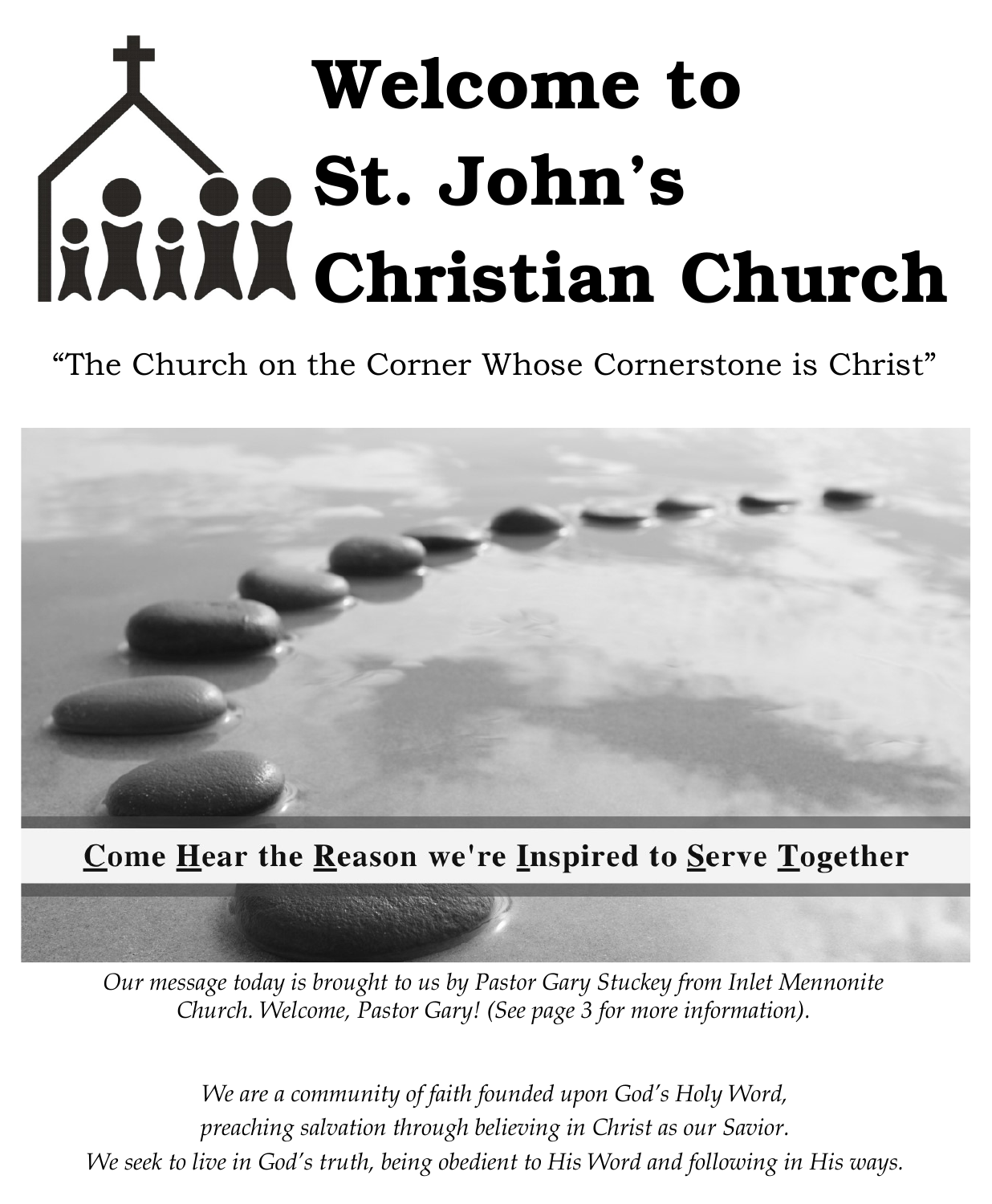August 8, 2021 8:00AM & 10:30AM

#### **Welcome to our Worship of God! 11th Sunday after Pentecost**

| <b>Welcome and Announcements</b>                      |                                              |
|-------------------------------------------------------|----------------------------------------------|
| Scripture and Prayer of Invocation                    | Psalm 89:1-8 (pg. 587)                       |
| Prelude                                               | "I Will Sing of the Mercies"                 |
| †Hymn of Praise                                       | #16, "We Praise Thee, O God, Our Redeemer"   |
| †Confession of Faith                                  | The Apostles' Creed                          |
| †Gloria                                               | #623, "The Gloria Patri"                     |
| Pastoral Prayer and The Lord's Prayer (debts/debtors) |                                              |
| Children's Message                                    |                                              |
| Scripture Reading                                     | Joshua 4:1-7                                 |
| †Sermon Hymn                                          | #405, "My Faith Has Found a Resting Place"   |
| Sermon                                                | "What Do These Stones Mean?"                 |
| Giving Our Tithes and Offerings                       |                                              |
| Offertory                                             | "Praise Him! Praise Him!"                    |
| †The Doxology (#625) and Prayer of Dedication         |                                              |
| †Closing Hymn                                         | #296, "We've a Story to Tell to the Nations" |
| †Spoken Benediction                                   |                                              |
| †Benediction in Song                                  | #286, v.1, "Blest Be the Tie That Binds"     |
| †Postlude                                             | "We Bow Down"                                |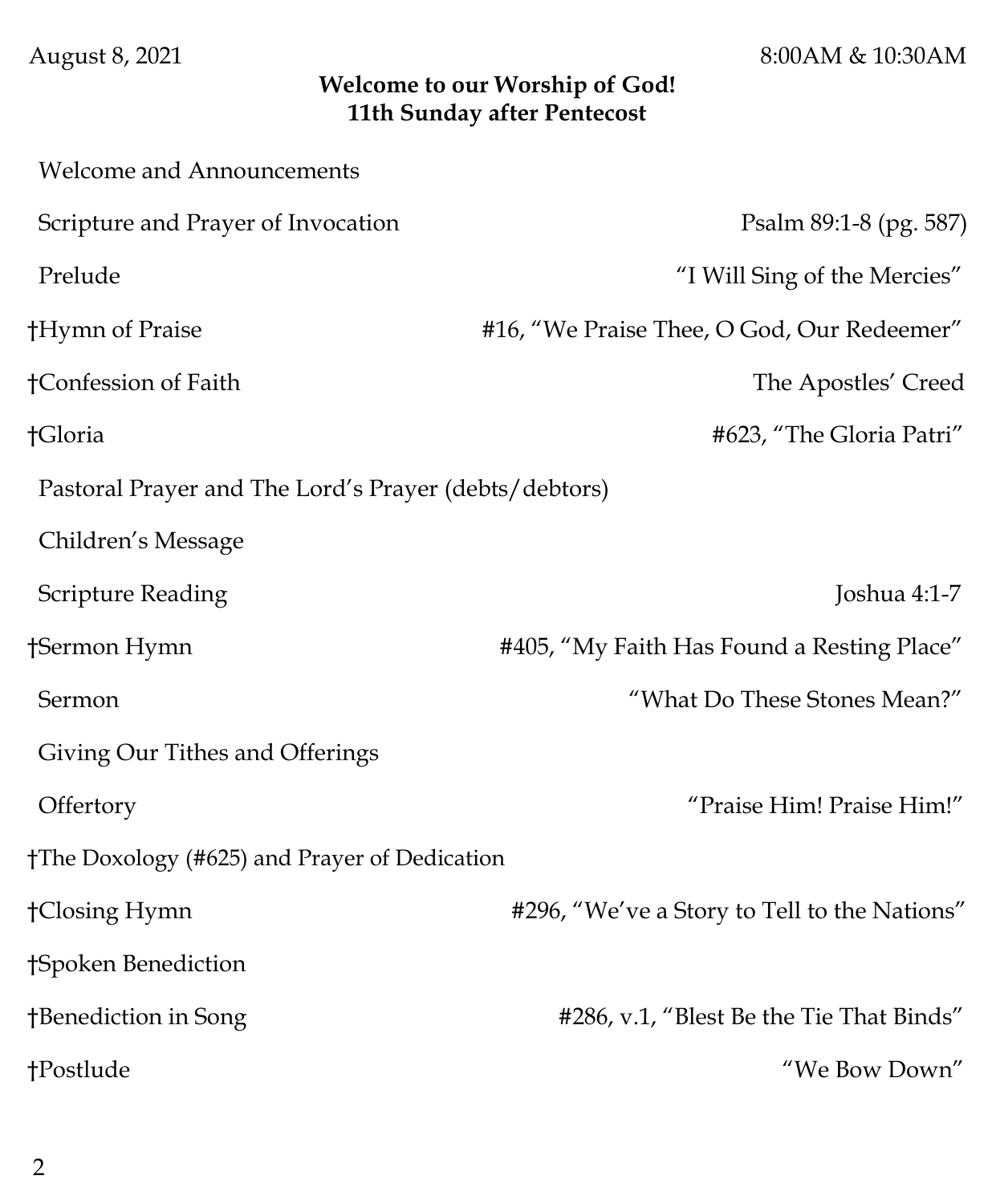#### **Welcome, Pastor Stuckey!**

Please join us in welcoming Pastor Gary Stuckey! Pastor Gary is from Stryker where he has spent a lifetime milking and raising cattle. On the farm, he has learned to hear from God, and it is there in which God began to call him to ministry. Gary, along with his wife Sandy, have pastored at the Pine Grove Mennonite and Inlet Mennonite congregations. Gary is currently part of the pastoral team at Inlet Mennonite. Gary and Sandy have a son and a daughter, 5 grandchildren, and 2 great-grandchildren, with one more on the way! Gary's connections to St. John's include his brother, David Stuckey, and his aunt, Norma Fish.

## **Scripture Readings**

**Psalm 89:1-8** I will sing of the Lord's great love forever; with my mouth I will make your faithfulness known through all generations. <sup>2</sup> I will declare that your love stands firm forever, that you established your faithfulness in heaven itself. <sup>3</sup> You said, "I have made a covenant with my chosen one, I have sworn to David my servant, <sup>4</sup> 'I will establish your line forever and make your throne firm through all generations." <sup>5</sup> The heavens praise your wonders, O Lord, your faithfulness too, in the assembly of the holy ones. <sup>6</sup> For who in the skies above can compare with the Lord? Who is like the Lord among the heavenly beings? <sup>7</sup> In the council of the holy ones God is greatly feared; he is more awesome than all who surround him. <sup>8</sup> O Lord God Almighty, who is like you? You are mighty, O Lord, and your faithfulness surrounds you.

**Joshua 4:1-7** When the whole nation had finished crossing the Jordan, the Lord said to Joshua, <sup>2</sup> "Choose twelve men from among the people, one from each tribe, <sup>3</sup> and tell them to take up twelve stones from the middle of the Jordan from right where the priests stood and to carry them over with you and put them down at the place where you stay tonight." <sup>4</sup> So Joshua called together the twelve men he had appointed from the Israelites, one from each tribe, <sup>5</sup> and said to them, "Go over before the ark of the Lord your God into the middle of the Jordan. Each of you is to take up a stone on his shoulder, according to the number of the tribes of the Israelites,  $6$  to serve as a sign among you. In the future, when your children ask you, 'What do these stones mean?' <sup>7</sup> tell them that the flow of the Jordan was cut off before the ark of the covenant of the Lord. When it crossed the Jordan, the waters of the Jordan were cut off. These stones are to be a memorial to the people of Israel forever."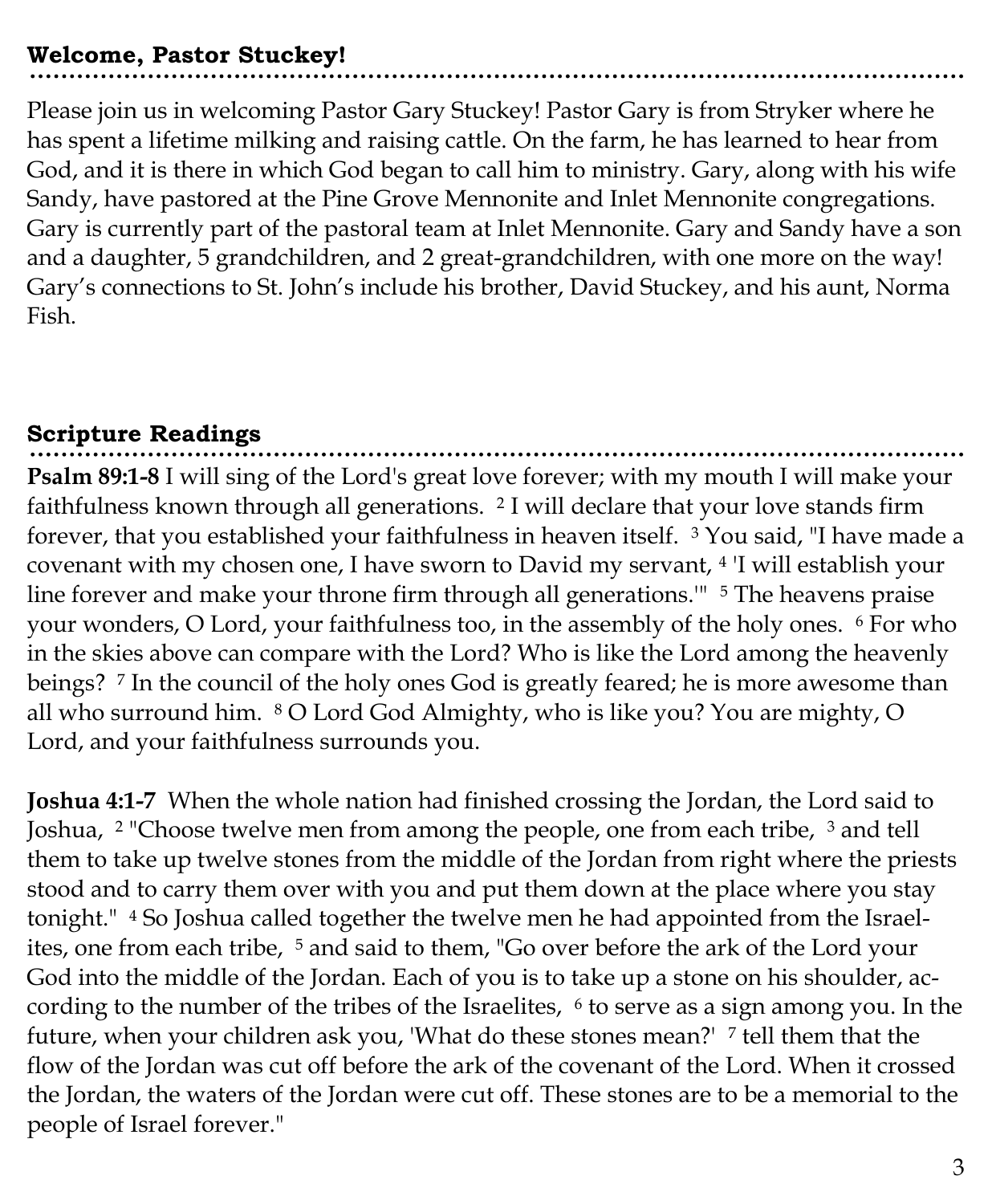#### **Sermon Notes**

Sermon "What Do These Stones Mean?" Scripture Joshua 4:1-7

#### **Congregational Prayer**

O God of strength and energy, speak to us today through the faithfulness of Joshua and how the tribes honored and remembered you. We remember the faithfulness of Jesus and his disciples, and Paul and his co-workers. They risked themselves for you, for the church! Give us the resolution and faith to follow their example. By the power of your Spirit, encourage us to become bold tellers of our faith-stories, as we share the good news of Jesus, in whose name we pray. Amen.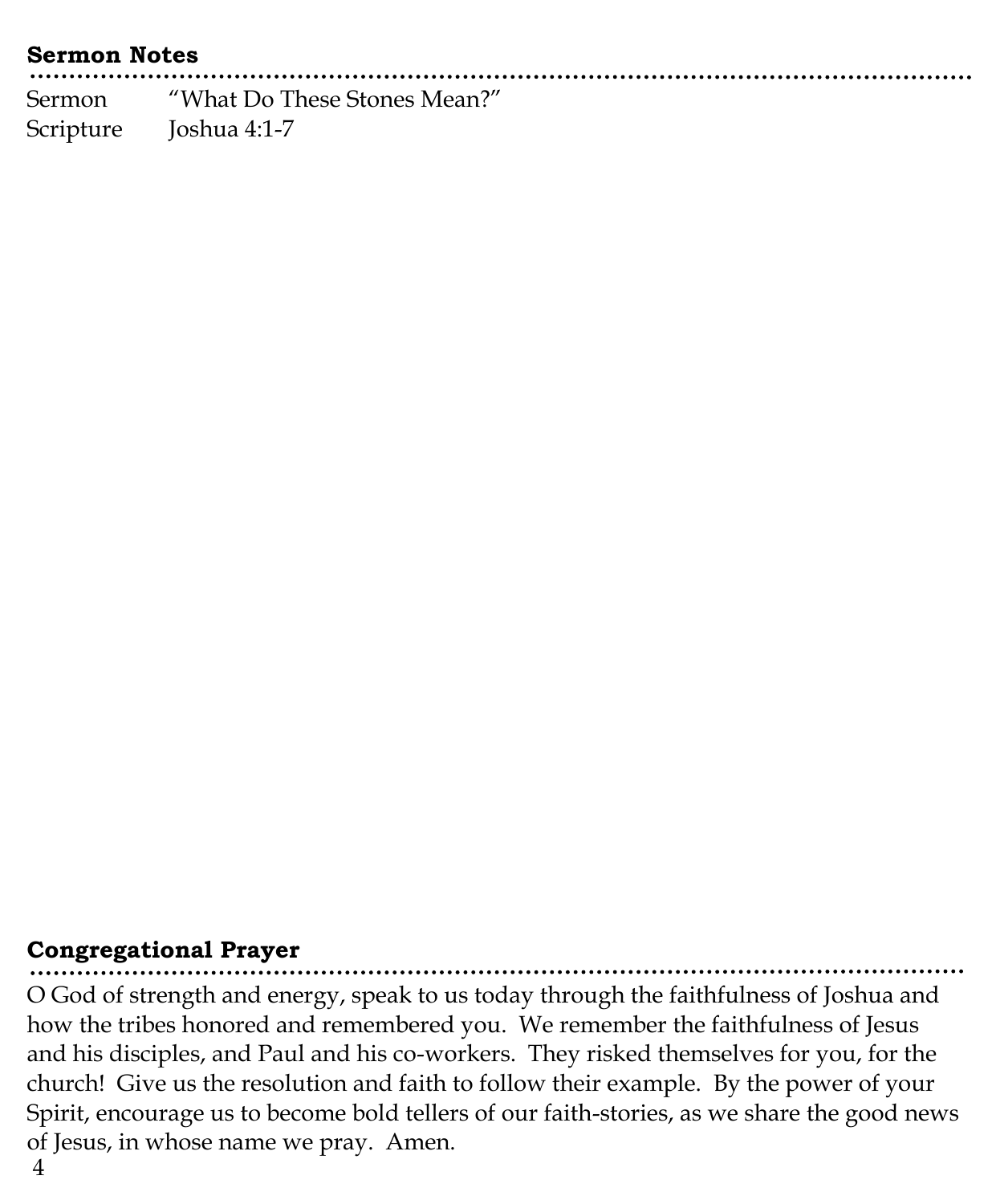## **August Mission-A-Month: Back Bay Mission**

"Back Bay Mission has a simple mission: to strengthen neighborhoods, seek justice, and transform lives" (thebackbaymission.org, 2021). Back Bay serves communities on the Mississippi Gulf Coast through ministries like their education and empowerment programs and their housing rehabilitation program - all with a goal of transforming lives. Offerings to Back Bay Mission can be designated on line item two of your offering envelopes or by selecting "Back Bay Mission" in the "Give to" drop-down menu in Breeze's online giving feature.

## **Announcements**

- **Community Meal Ministry**  We are striving to relaunch this Tuesday evening ministry on September 14th, serving from 5pm to 6pm. Area churches and organizations are currently working to schedule meal and serving teams. Meals will be held here at St. John's, so we are looking for volunteers to help with weekly set up and clean up, and teams to help prepare, serve, and host meals. Please contact Jocelyn or Pastor Erich if you are able to help with any aspects of this ministry. Thank you!
- **School Prayer Walk**  On Wednesday, August 18th at 7:00pm, Pastor Jason Sharp from the Archbold United Methodist Church will guide a time of prayer as the 2021- 2022 school year begins for Archbold Area Schools. People are invited to gather in the high school parking lot by 7:00pm, where all who gather will be divided into three groups to walk and pray in the halls of the elementary, middle, and high schools.
- **Pastor Erich Vacation**  Pastor Erich will return from vacation on Wednesday, August 11th. For pastoral care needs, please call or text Pastor Erich at 419-551-0401.
- **Tuesday Morning Bible Study**  Tuesday Bible Study will not meet on August 10th. Class will resume on August 17th.
- **B.L.A.S.T. Sunday**  On September 12th, St. John's will blast off into a year of new ministry as we **Believe, Learn And Seek Truth** together! The day will consist of Christian education and fellowship for all ages, as well as an 8:00AM service of worship in the Chapel and a 10:30AM outdoor service of worship on the East lawn. A tentative schedule can be found in the August issue of The Visitor, and updates will be shared in future bulletin announcements and on Facebook.

## **Next Sunday - August 15th, 2021: Presentation Sunday**

Please join us as our 2021 Confirmands, Ollie MacDonald, Leah Nafziger, Joshua Reeb, and Raegan Rutledge lead our service of worship.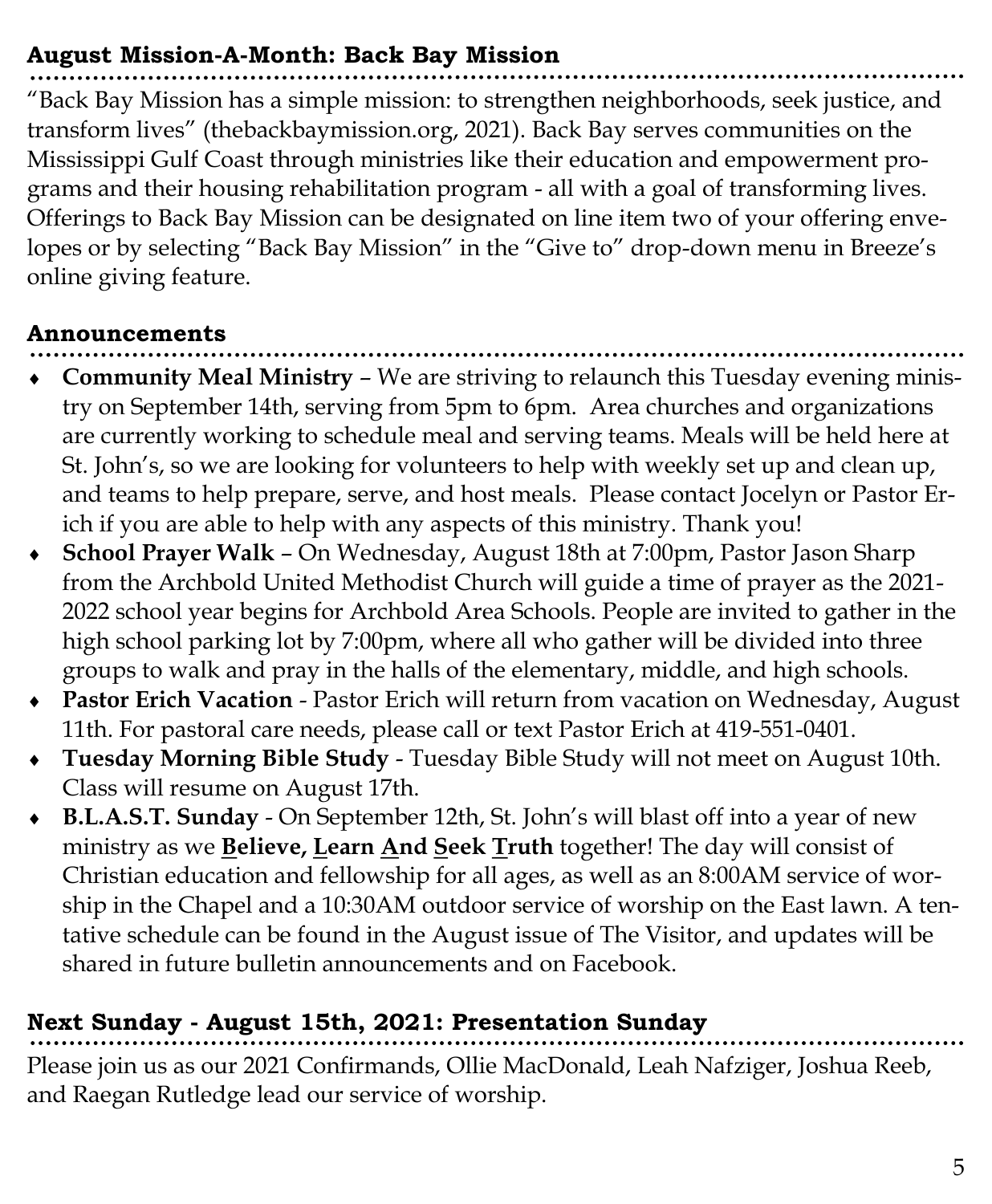#### **Welcome!**

## **Guests and Visitors**

Welcome to SJCC! We are so glad you have chosen to join us as we worship the Lord together. We hope you feel God's love in a new, refreshing way. You can learn more about our church by visiting the "New to SJCC" page on our website at www.stjohnsarchbold.org/newtosjcc or by picking up a copy of "Getting to Know St. John's Christian Church: Visitor Brochure" at the literature rack near the office.

## **Mother's Room/Diaper Changing Station/Nursery Care**

We have a Mother's Room located outside of the sanctuary. We kindly ask you to sanitize items after use (i.e. changing pad, toys, etc.) using the wipes provided as a respectful gesture to other families with small children in need of the room. Nursery care is offered during the 10:30 worship service for infants and pre-kindergarten children. A diaper changing station is located in the Nursery.

**Large Print and Children's Bulletins** are available on a table in the sanctuary narthex.

**Hearing Assistance** is provided by our system for hearing aids with a "loop system" switch position.

| Sun           | 8:00AM  | Worship (Sanctuary)                               |
|---------------|---------|---------------------------------------------------|
|               | 8:30AM  | Pause for Praise (96.1 WMTR)                      |
|               | 9:15AM  | Sunday School                                     |
|               | 10:30AM | Worship (Sanctuary and YouTube Live)              |
| Mon           | 6:30PM  | Stephen Ministry Peer Supervision (Fireside Room) |
| Tues          | 7:00PM  | <b>Property Committee (Fireside Room)</b>         |
| Wed<br>7:00PM | 10:00AM | <b>Confirmation Session (Chapel)</b>              |
|               |         | Search Committee (Chapel)                         |
| Thu           | 10:00AM | GIF Gals Depart for Grand Rapids                  |
|               | 6:30PM  | Facility Committee (Fireside Room)                |
|               | 7:00PM  | Fellowship Committee (Chapel)                     |
| Sat           | 7:40AM  | Men's Prayer Breakfast                            |
| Sun           | 8:00AM  | Worship (Sanctuary)                               |
|               | 8:30AM  | Pause for Praise (96.1 WMTR)                      |
|               | 9:15AM  | Sunday School, Faith Village                      |
|               | 10:30AM | Worship (Sanctuary and YouTube Live)              |
|               |         |                                                   |

## **Week of August 8th at St. John's Christian Church**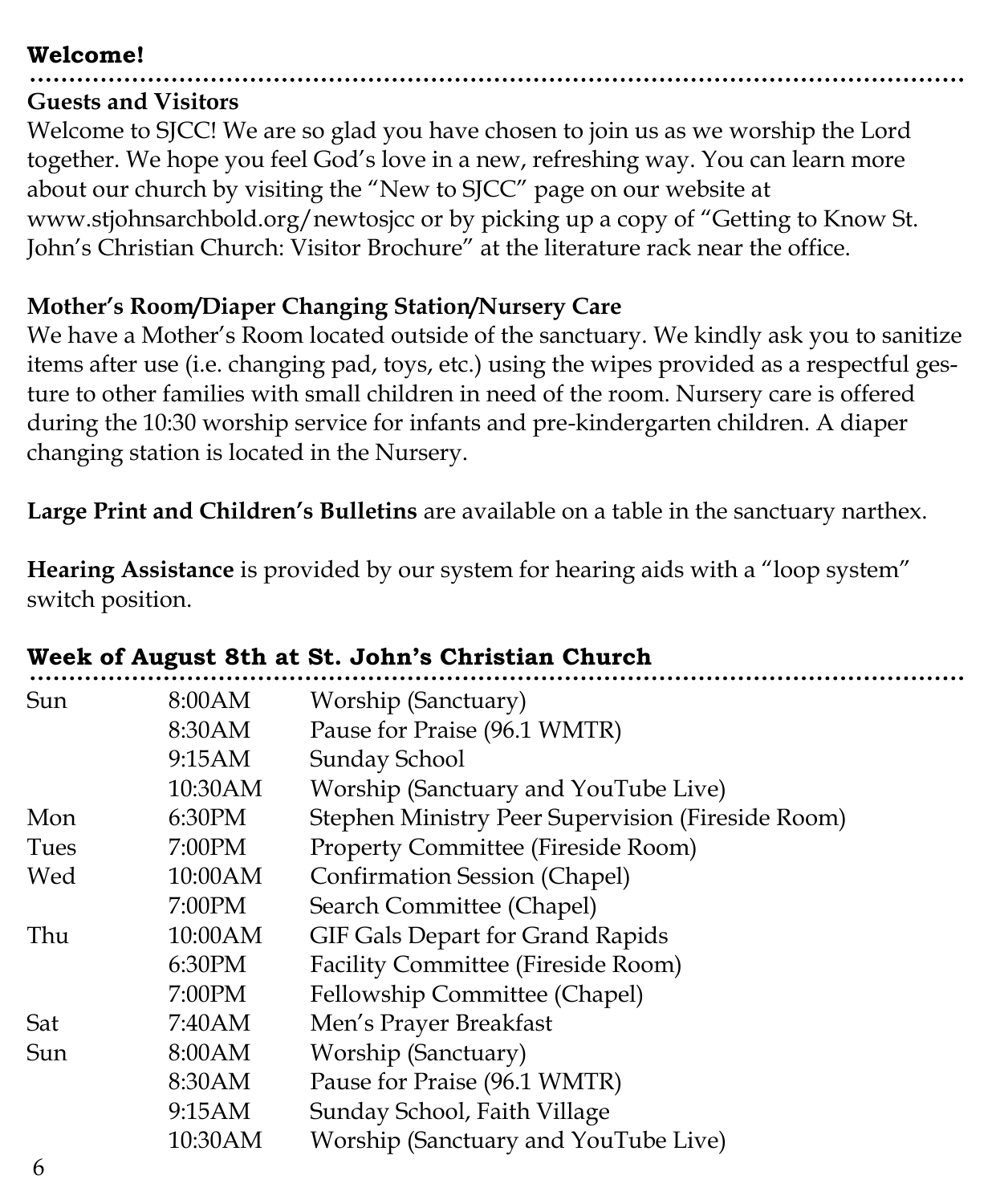#### **Daily Discovery Guide**

Discover Daily Devotional Guides are available in the hallway literature rack in the narthex (suggested donation \$6 each). You can also access the guide online at https:// scriptureunion.org/discovery/. Below is the list of daily readings for this week:

| August 9-Life In The Light1 Thessalonians 5:1-11 |  |
|--------------------------------------------------|--|
|                                                  |  |
|                                                  |  |
|                                                  |  |
|                                                  |  |
|                                                  |  |

## **Today's Worship Servants**

| Accompanist        | (Both) Buffy Riley                                   |
|--------------------|------------------------------------------------------|
| Song Leader        | (Both) Mike Meyer                                    |
| Worship Leader     | (Both) JoAnn Short                                   |
| Children's Message | (Both) JoAnn Short                                   |
| Easy Worship       | (Both) Mark Nofziger                                 |
| Sound Tech         | (8:00) Angie Neuenschwander<br>$(10:30)$ James Grime |
| Live Stream Tech   | (10:30) Cayla Swisher                                |
| Head Usher         | Dave Walker                                          |
| 8:00AM Usher       | Linda Heer                                           |
| 10:30AM Ushers     | Paul & Joan Lovejoy, Roger & Mary Zimmerman          |
|                    |                                                      |

#### **Consistory Contact Information**

| President | Gary Frazier (419-654-3133)                                                                                                                                                      |
|-----------|----------------------------------------------------------------------------------------------------------------------------------------------------------------------------------|
| Elders    | Ryan Christman (419-551-2124), Jon Lindsay (419-445-4504), Todd Nafziger<br>(419-906-7343), Betsy Redd (419-551-1843), Brad Roth (419-906-0408),<br>David Stuckey (419-446-4686) |
| Deacons/  | Tim Beck (419-267-5634), Jim Grieser (567-239-5876), Mindy                                                                                                                       |
|           | Deaconesses Gruenhagen (mindygruenhagen@gmail.com), Keith Kern (419-572-1984),                                                                                                   |
|           | Jan Lindsay (419-445-4504), Crissi Stuckey (419-551-1146), Karen Walker                                                                                                          |
|           | (419-572-0834), Missy Warncke (419-551-4676), Bruce Wooley (419-572-6678)                                                                                                        |